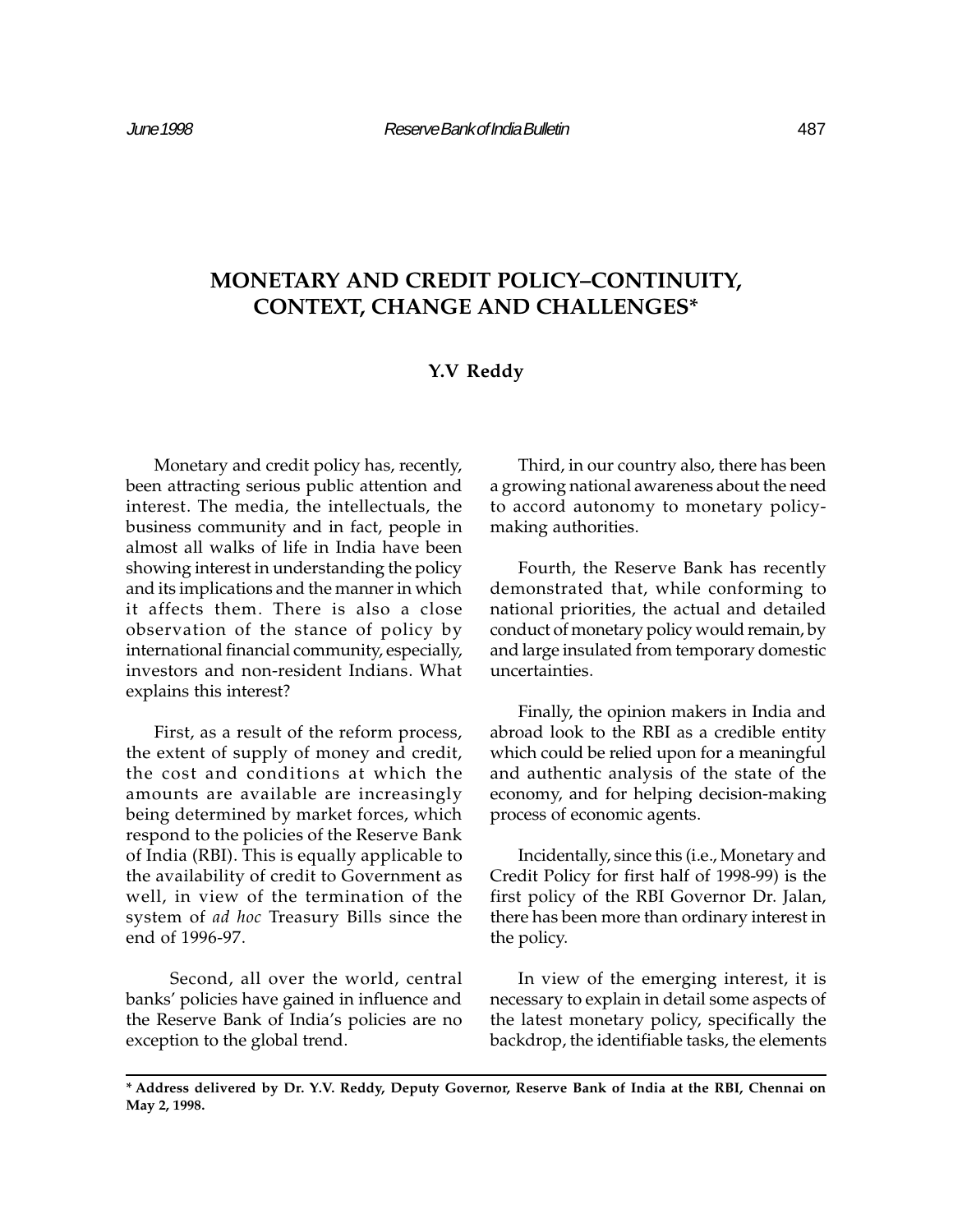of continuity, contextual response, and change. This will be supplemented with some clarification on "perceived gaps" in the policy and I will conclude this presentation with the possible challenges before the RBI, banking industry and the corporate sector.

## Backdrop

The backdrop to the latest monetary and credit policy has been described in a comprehensive and analytical manner in the Governor's statement of the policy. To recall, the major developments in 1997-98 were:

First, growth in GDP was 5.0 per cent as against the projected rate of 6.0 per cent in October 1997, and the actual of 7.5 per cent in the preceding year.

Second, inflation was contained at 5.0 per cent as against the projection of 6.0 per cent and 6.9 per cent in 1996-97.

Third, there was higher than projected growth of money supply  $(M_{3})$  in relation to growth in GDP, being 17.0 per cent (projected:  $15.0 - 15.5$  per cent), as against 16.0 per cent in the previous year.

Fourth, contrary to popular impressions, there was substantial increase in financial flows from the banking system to corporate sector despite slowdown in industrial growth. The total flow of funds from the banking system grew by 17.6 per cent (i.e., Rs.51,353 crore) in 1997-98 as against only 12.2 per cent (i.e. Rs.31,566 crore) in 1996-97.

Fifth, the market borrowing programme of the Union Government was higher in 1997-98 compared to the budgeted amount. The Reserve Bank's support to Central Government in net terms amounted to Rs.12,914 crore.

Sixth, there was unanticipated uncertainties in foreign currency markets and the RBI had to actively intervene to reduce volatility and maintain orderly conditions in forex markets. The process had its impact on money markets and interest rates. This is reflected in the fact that nominal interest rates which had generally indicated a southward tilt during the major part of the year were subjected to interruption.

Finally, the export growth was low, consistent with world trends (being 2.6 per cent in the first eleven months of 1997-98) in US dollar terms. This is well below our performance in the recent past and our expectations.

# Tasks

Against this backdrop, what could the Monetary and Credit Policy do during the year 1998-99? What are the short-term economic considerations evolving the policy for the current year?

- (a) Acceleration in industrial investment and output. GDP growth rate for 1998-99 could go up to 6.5 -7.0 per cent from the last year's estimated 5 per cent consistent with the potential rate of 7 to 8 per cent.
- (b) Maintenance of inflation rate in the range of 5 to 6 per cent so as not to alter inflationary expectations.
- (c) Reduction in interest rates.
- (d) Improvement in credit delivery mechanisms, particularly for agriculture and for medium and small sectors.
- (e) Laying the foundations for what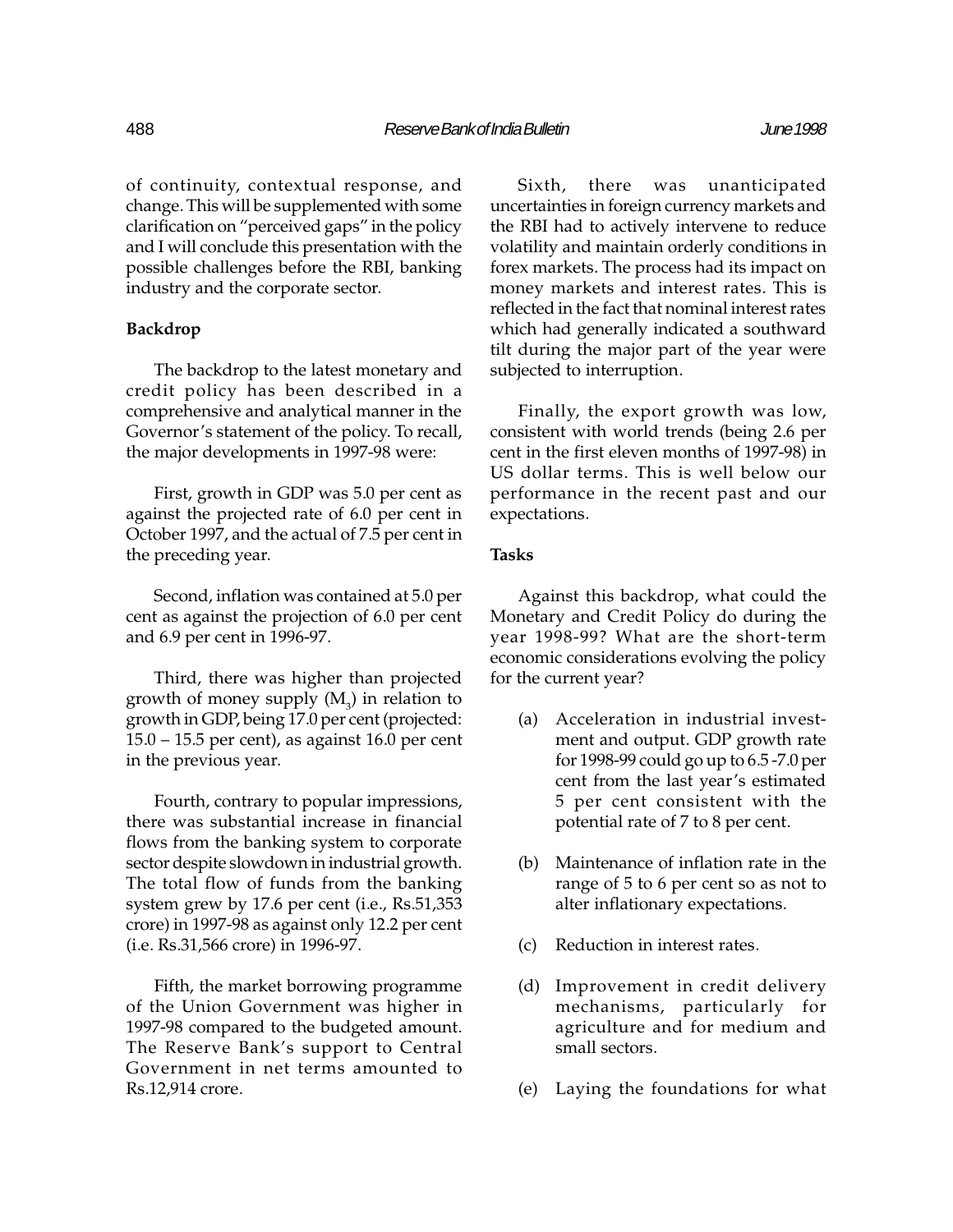may be called second generation reforms in the financial sector.

The stance of policy will have to take into account possible fiscal stance which will be unfolded in the regular Budget and its influence on liquidity management, and respond to international developments and the continuing uncertainties in this regard.

# Design of the Measures

In designing the measures to perform these tasks, we have to be conscious of the need to maintain some continuity for reasons of policy credibility.

Secondly, the measures should meet the immediate tasks, largely dictated by the backdrop of previous year's economic conditions or anticipated developments during the current year. That constitutes contextual response which we will address separately a little later.

Thirdly, foundations have to be laid to improve the financial sector so as to enhance its efficiency in meeting the national aspirations of moving on to a higher growth trajectory with stability and social justice.

Fourthly, the capacity of the system, especially the institutional structures to respond to the challenges that could be thrown up by the proposed measures, has to be reckoned.

# Continuity

Let me start with a narration of the significant elements of continuity.

(1) The basic twin objectives of monetary policy remains, the same, i.e., to achieve price stability and to

ensure flow of adequate credit to the productive sectors of the economy. The relative emphasis on one or the other would, however, depend on the prevailing conditions.

- (2) Monetary targets have been given, as money demand functions have remained, by and large, fairly stable in our country. However, with financial innovations, the dominance of the effect of income on demand for money could undergo a change in future and it would, therefore, be necessary to give attention to other variables.
- (3) Operating procedures of monetary policy have not been altered. Reserve requirements exist and refinance is still being made available. The longterm goal for cash reserve ratio (CRR) is to reach 3 per cent, but in the shortterm, it will continue to be used flexibily as a monetary policy tool. Interest rate signals are operated through the Bank Rate changes. Repos/Reverse Repos will continue to be used to manage liquidity, influencing in the process market interest rates. In brief, the broad range of instruments will be the same, though there would, as always, be refinements in their use. The relative emphasis or actual recourse to each instrument will, no doubt, change during the year to reflect structural changes taking place in the economy and prevailing circumstances.

It will be useful, to briefly recall, the measures that clearly signify continuity in the reform process. The widening, deepening and integrating of different segments of the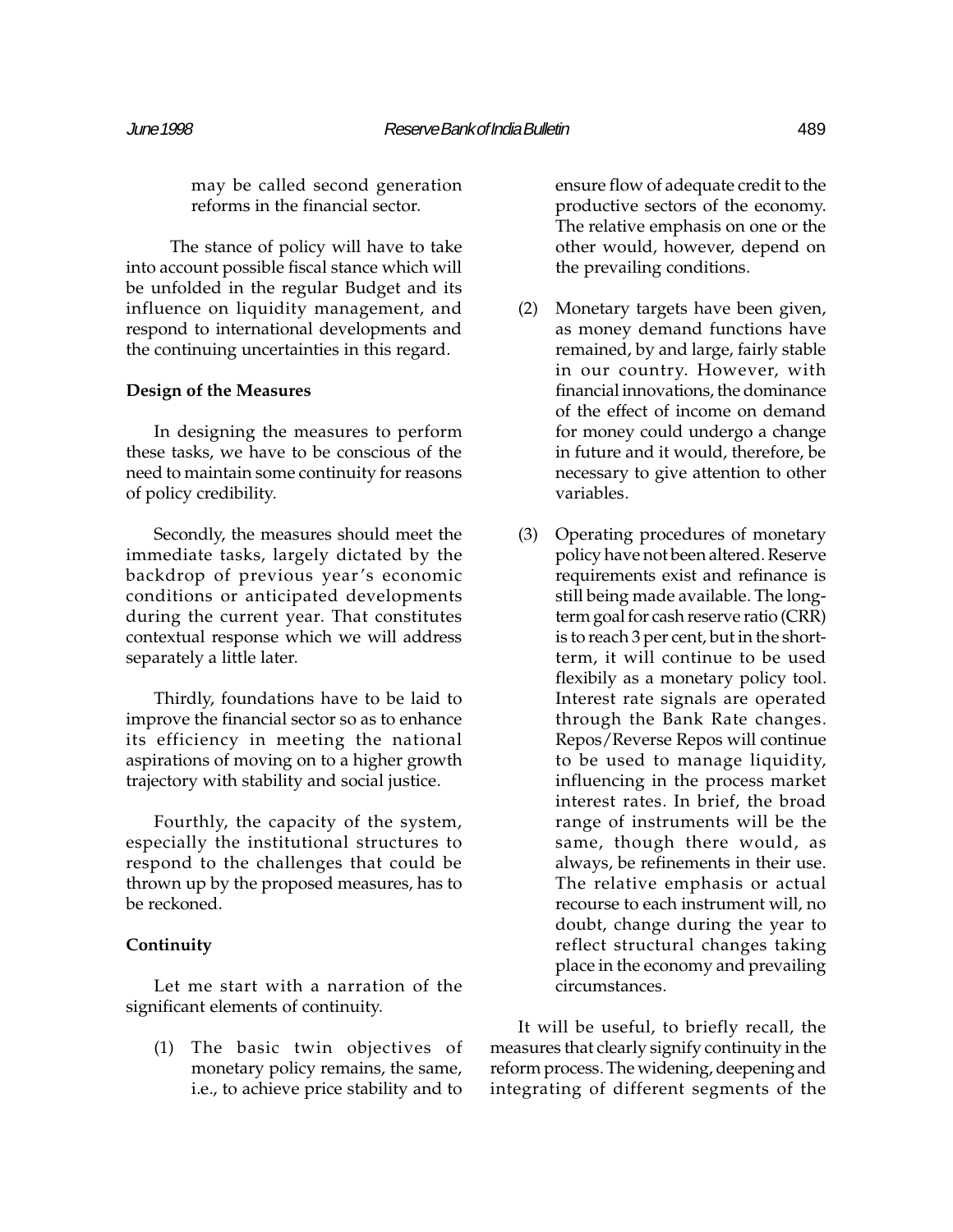financial markets, is being continued. Thus, it is recognised that development of money market continues to be important to the RBI since the transmission channels of liquidity and interest rate effects of monetary policy are felt with limited lags. Call money market in particular is crucial, but the level playing field is absent despite a large number of participants. It would probably be necessary to make the call money market a pure inter-bank money market since we cannot afford systemic risks, but in the short-term, the market needs to have greater flexibility. Therefore, easier norms have been announced for routing of funds through PDs for lending. This would further help corporates with large balances to deploy their funds in short-term and get some return. Since the minimum period of deposits has been reduced to 15 days, the minimum lock in period was also reduced for CDs and units of MMMFs to 15 days. This is also intended to help holders of surplus funds for short periods to obtain some return, even though it could erode the float available to banks at present.

Government Securities Market is yet another important segment of the financial market. It is well recognised that a zero-risk yield curve which is credible and transparent is of crucial importance for efficient functioning of financial markets. We have already introduced Treasury Bills with varying maturities while rationalising the auction system, and allowed FIIs to invest in Government Dated Securities within limits. As a continuation of these efforts, we are reintroducing 182-Day Treasury Bills, so that there is a wide range of options, viz., 14-Day, 28-Day, 91-Day, 182-Day and 364-Day Treasury Bills. This should help the development of short-term yield curve. Further, FIIs are now being allowed to invest, within the approved limits, in Treasury Bills

for the reasons mentioned in the latest monetary policy. We also proposed some changes in the system of liquidity support to PDs to give them operational freedom and assist them to operate smoothly in the secondary markets. Prior to this development, PDs had to earmark securities for repo transactions. Now, they merely need to ensure prescribed minimum value of securities with RBI as collateral.

The process of deregulation of interest rates has been given a significant thrust in the current policy, which should add to the convenience of customers, infuse more competition and enhance efficiency. Thus, to provide banks with greater flexibility for their Asset Liability Management (ALM) and avenues of deployment of short-term funds, the minimum period of term deposits has been reduced to 15 days. The penalty structure for premature withdrawal, which can, as per the current policy, be decided by banks, will give greater maneuverability for banks in their ALM. In response to requests from bankers who felt that cost of transaction differs by size, banks are now permitted to prescribe varying rates of interest for different sizes of deposits. Finally, lending rates on loans up to Rs. 2 lakh have been partially deregulated bringing the position closer to the system prevalent in co-operative banks and RRBs, where these interest rates stand totally deregulated. The increase in ceiling for lending against shares and the increase in the minimum level up to which investments have to be marked to market are further steps in the direction already indicated in earlier policies.

All these measures reflect steadfastness in our approach towards reform process which is gradual and well orchestrated, and a movement towards an accepted direction to achieve well-defined goals.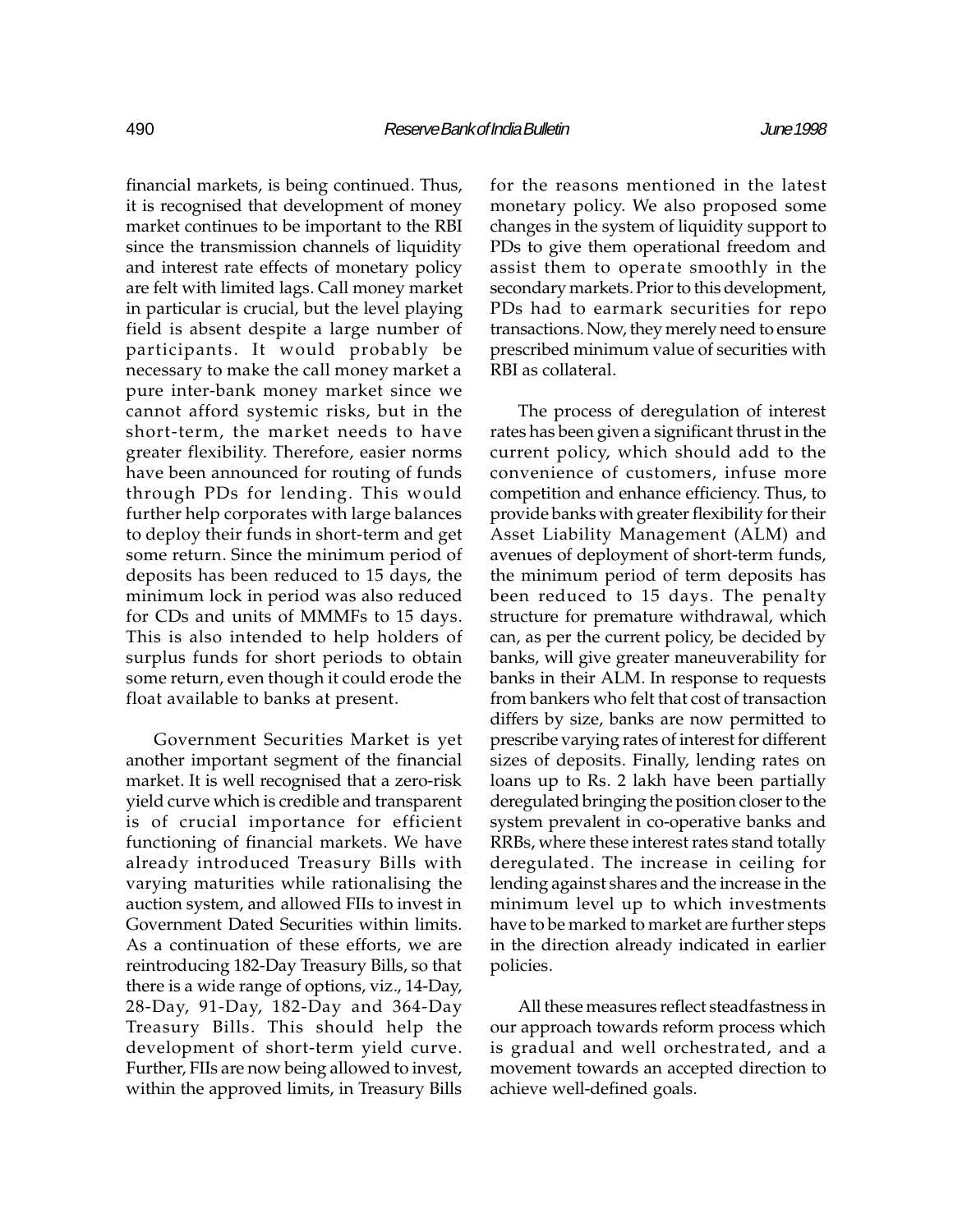## **Contextual**

In a dynamic world, movement towards goals needs to take into account the prevailing circumstances. Let me illustrate this point. The current monetary policy had to respond to domestic and international developments. In the domestic arena, the major challenge was to ensure flow of adequate credit to finance productive activities and at the same time preserve the hard-won gains in regard to inflationary expectations. Gaining confidence with regard to maintenance of price stability takes years but it can be lost by events in a single year. In the international arena, the implications of the recent East Asian crisis cannot be wished away. We took special measures in January 1998 to contain volatility in exchange markets, and now as orderly conditions in the market have been restored, there has arisen the need to unwind the measures.

As stated earlier, the primary task is to accelerate industrial investment and output, keeping inflation in the range of 5-6 per cent. It was felt that  $\mathrm{M}_3^{}$  growth of 15.0 - 15.5 per cent in 1998-99, consistent with GDP growth of 6.5 to 7 per cent, would be enough taking into consideration the comfortable/easy liquidity conditions at the beginning of 1998-99.

The market borrowing programme of Government indicated in the Interim Budget is high as admitted by the Finance Minister as well. The RBI support to Government, therefore, needs to be contained so that there is some reduction in the monetised deficit of Government, as a proportion of GDP. Bank Rate has been brought down by one percentage point to act as a signal that near normal conditions have been restored in forex markets.

Cash Reserve Ratio (CRR) is not changed now since there is ample liquidity. There is no point in releasing CRR at a time when huge volumes of banks' funds are in repos.

To signal a fillip to export sector which has been an area of concern, the RBI cut preshipment rates and restored export refinance limits at the reduced rates so that banks have adequate funds at assured margins below prescribed lending rates for exports.

In response to the unprecedented situation arising out of the recent Asian crisis, a number of initiatives have been taken. Thus, the contextual response to this had to take the shape of changes or new initiatives.

# Change

There are, broadly, four areas of change, viz., the strategy, the instruments, specific measures, and foundations for reform.

#### (i) Strategy

The strategy of monetary policy explicitly states the need to respond flexibly in a dynamic situation - a need that was felt and a strategy that had actually to be used in 1997-98. A more formal view has been taken of the changed circumstances and the need for flexibility. Thus, while specific measures will be announced as and when need arises to respond to evolving situation, the practice of bi-annual statements will continue. The Annual Policy at the beginning of financial year (April) will give greater importance to structural measures and announcement of short-term measures, if any, as part of the Annual Policy Statement, will be only coincidental. The Policy Statement for the Second Half of the Year (October) will be confined to mid-year review. It will review monetary developments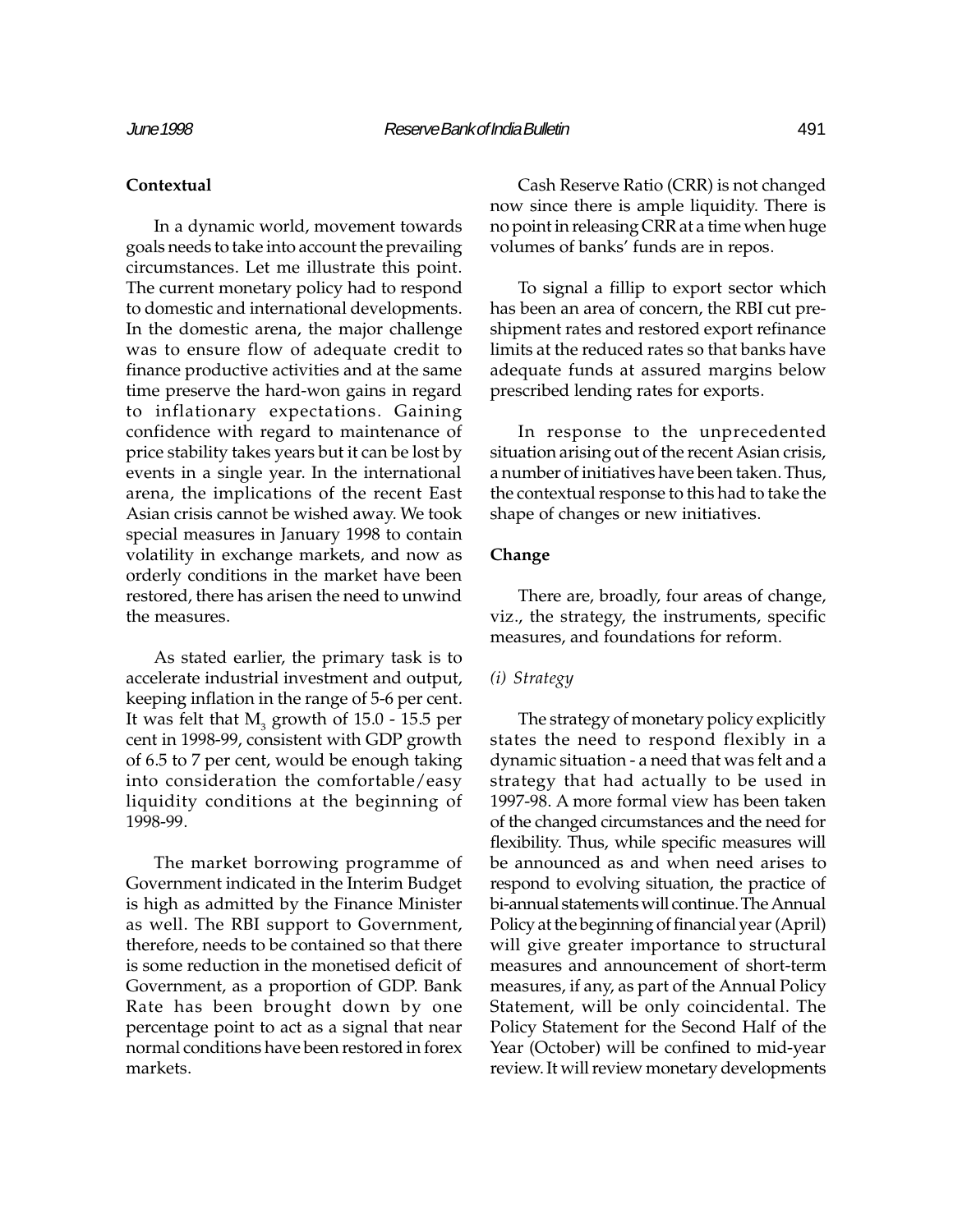and suggest structural changes only if necessary and take up short-term measures, if they happen to coincide.

#### (ii) Instruments

As regards instruments, the present monetary policy has equipped itself with a range of short-term instruments with maturities ranging between 14 to 364 days. The RBI has also an option to conduct oneday repos and reverse repos in addition to the present 3-4 days repos. It has also strengthened its armoury to conduct repos on fixed rate basis or auction basis. The system of daily repos and reverse repos will ensure that liquidity in the system and the short-term interest rates are influenced more effectively by the deliberate policy of the RBI.

#### (iii) Specific Measures

In the foreign exchange market, for the first time, the RBI has used differential ceilings for interest rates as a tool for encouraging long term FCNR(B) deposits and discouraging short-term deposits. This objective could have been achieved by imposing differential CRR for varying maturities of FCNR(B) deposits to signal our policy stance, but interest rate as a tool is a direct price-based instrument likely to be effective in differentiating deposits by maturity through an appropriate rate structure.

In order to avoid pressures on balance sheets of corporates, in the event of exchange rate volatility and to obviate the consequent transmittal of exchange risk as a credit risk to banks, the policy advises banks to monitor unhedged positions of banks. This would help provide the required freedom to participants to take advantage of market developments, while alerting banks to

exercise caution and prudence and to maintain well-balanced exposures.

## (iv) Second Generation Reforms

In terms of financial sector reforms, the need to consider the next phase of reforms has been recognised. In fact, this was the central theme of the Bank Economists Conference held last year. A few issues that have clearly come up in recent times relate to credit delivery to agriculture and small industry, problems of weak banks, nonperforming assets and the relative roles of banks and financial institutions.

The recommendations of the Working Group for Harmonising the Role and Operations of DFIs and Banks (Khan Committee), the Committee on Banking Sector Reforms (Narasimham Committee), the High Level Committee on Agricultural Credit Through Commercial Banks (Gupta Committee) and the High Level Committee to Improve Delivery System and Simplify Procedures for SSI (Kapur Committee) will all pave way for changes in the institutional structure of the financial system. The policy has indicated that while some recommendations can be accepted, on some fundamental issues involving structural changes, the RBI will prepare a discussion paper to enable wider debate. By flagging a discussion paper; the current policy has signified initiation of a consultative process. It is also useful to recognise that those measures suggested by the Committees which are within the purview of the RBI and which could be implemented forthwith have already been taken up. For example, follow-up measures on lending to agriculture fall in this category. Similarly, Narasimham Committee's recommendations on greater freedom to banks on lending rates, reducing the minimum maturity for term deposits to 15 days, reducing the minimum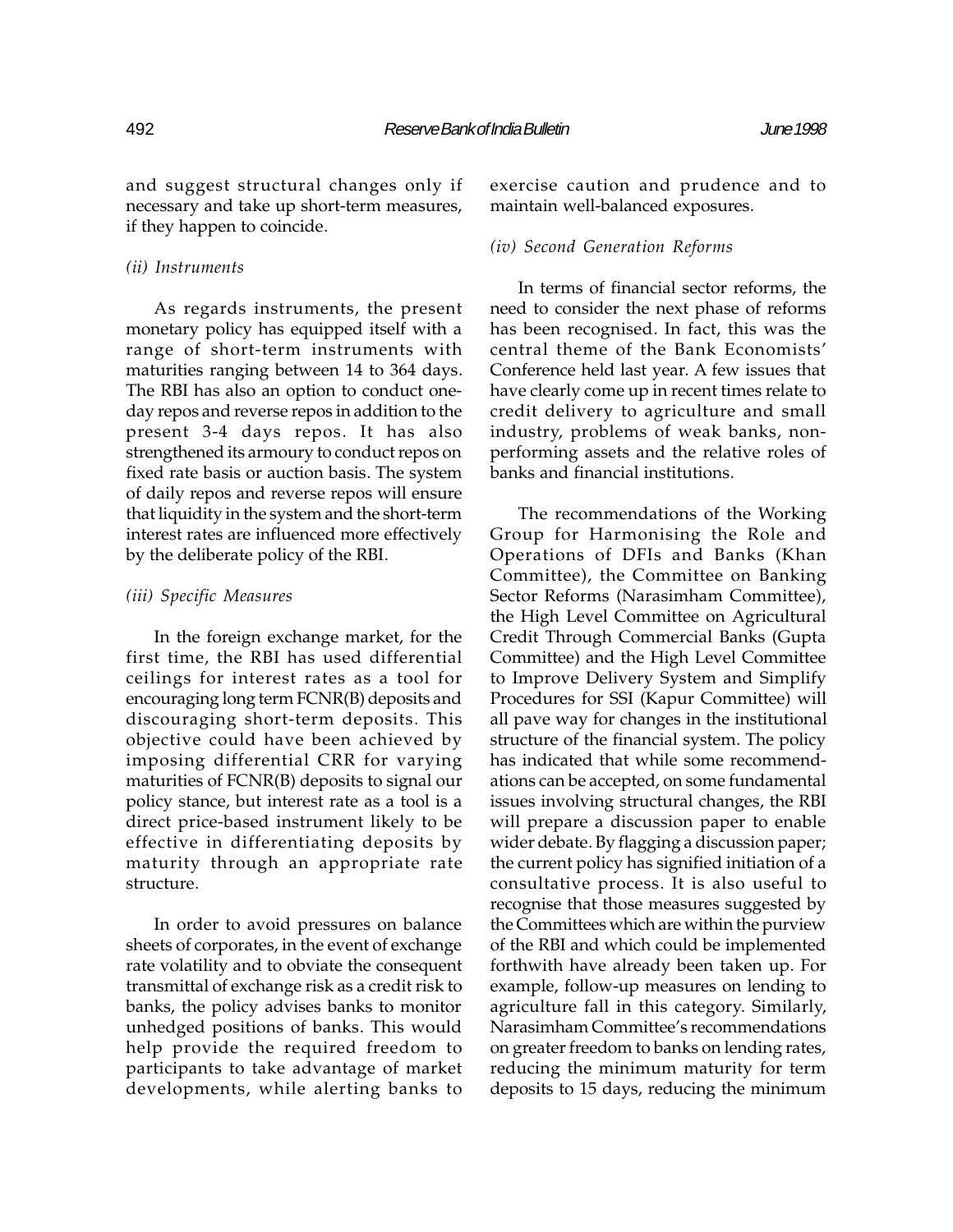lock-in period for Certificates of Deposit and units of MMMFs to 15 days; 100 per cent mark to market in three years and allowing foreign institutional investors' access to Treasury Bills have already found a place in this policy.

# Perceived Gaps

While the policy has been favourably received by experts, and public in general, some observers perceived a few 'gaps' in the policy. It will be useful to recognise the perceived gaps and analyse the implications. I will clarify why some of the measures were not implemented in the present policy.

First, the market expected a cut in CRR. As mentioned in the Policy, the long-term direction has to be to reduce the average CRR level. The main reason for not reducing the CRR at this stage is, as articulated in the policy, the comfortable liquidity position. It does not seem appropriate to release CRR when banks have been deploying large surplus funds in repos with the RBI. An announcement on a future schedule of CRR cuts could have given a sense of satisfaction to the markets, but, for reasons already explained, a deliberate view has been taken not to link the measures, which includes cut in CRR, to annual or mid-year announcements. There are good reasons for not committing to either a specified date for, or any particular magnitude of a reduction in CRR in the presence of domestic and international uncertainties. As clarified by Governor, subsequent to the policy announcement, appropriate reduction in the CRR would be made, if needed.

Second, there were some expectations of roll back in General Refinance Limits (GRF) to the pre-January 1998 position. At the outset, it needs to be noted that the experience during 1997-98 has been that GRF has not been fully

utilised by banks, reflecting easy liquidity conditions. On its part, the RBI would prefer to follow the CRR route rather than the refinance instrument to meet requirements for funds, because that would be in line with the policy to move to a lower CRR prescription. Further, as I have already mentioned, once the system of daily repos and reverse repos proposed to be introduced this year stabilises, there may be a need to review the continuation of GRF. Thus, there was no immediate compulsion to change GRF.

Third, there were also expectations of measures for the development of term money market. During the last year, a number of measures were introduced with a view to developing a term money market in India. Banks were exempted from maintaining CRR and SLR on inter-bank liabilities, subject to the maintenance of the statutory minimum of reserves on the net demand and time liabilities. Even in this policy, the major measures that would help banks manage their resources more effectively and in the process assist the development of term money market relate to freedom given to banks to determine their own penalty structure on premature withdrawal of term deposits and the reduction of the minimum period of term deposits from 30 to 15 days. Moreover, as the CRR would over time move to the statutory minimum of 3 per cent, all liabilities including inter-bank liability of banks will be equal to it. It may also be desirable to make the interbank money market purely 'inter-bank' in which case there will be level playing field among participants.

Fourth, there is a feeling in some quarters that the policy should have given a clear thrust for financing of infrastructure. For example, there have been representations for excluding infrastructure from the definition of net bank credit for purposes of priority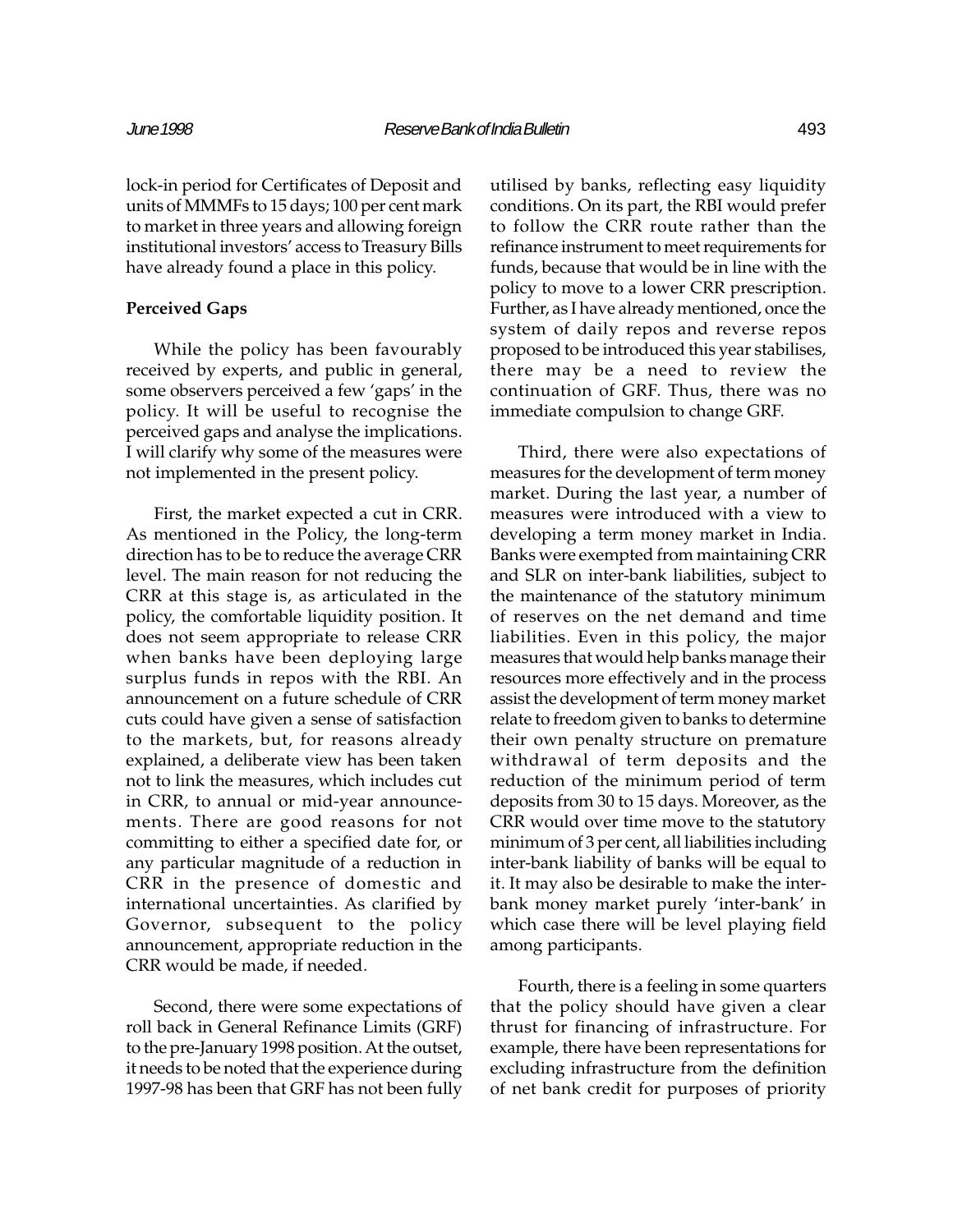sector advances. There are conflicting views on priority sector lending, ranging from total abolition to elimination of sub-categories, on to increasing the share of priority sector advances or expanding the coverage in terms of sectors such as inclusion of infrastructure. A clear view needs to be taken about the effectiveness and scope of priority sector lending on which Narasimham Committee has made observations. Also, merely adding infrastructure to be eligible for priority sector within the existing ceiling may mean no additional flows, and if it does, it would be at the expense of agriculture or small industries, which is by itself not a desirable option. One has to explore whether there are other ways for RBI to encourage flows for infrastructure development without hurting financing of immediate productive activities. Prudential requirements would warrant RBI to recognise that in the banking system, liabilities are largely of short duration and financing of infrastructure would imply long-term assets which are relatively illiquid in the present state of financial markets. There are also issues of payment-risks in the absence of adequate cost recovery arrangements in utilities like Electricity Boards. The Infrastructure Development Finance Corporation which has been promoted by RBI along with Government only last year is in fact expected to play a leading role in financing infrastructure projects. To address these complex issues, Governor, RBI, has sponsored an Informal Group with chiefs of financial institutions and banks to address these issues. Naturally, the RBI would respond with measures as and when circumstances warrant.

Fifth, some observers have felt that capital markets ought to have been encouraged in this policy. During 1997-98, the RBI kept banks' investments in debentures and bonds of PSUs and corporates outside the 5 per cent limit, which has been very productive. In this

policy, banks have been allowed to lend to individuals increased amounts against shares in dematerialised form. The policy has had to reckon with conflicting objectives here. After the recent experience with the Asian crisis, central banks have become adverse to encouraging lending in asset markets where prices have a potential to be volatile. The utilisation of existing limits is a factor in deciding the need for and extent of enhancement in such ceilings. The preference for dematerialisation reflects both learning from experiences of several malpractices, and a deliberate policy choice to encourage dematerialisation. If circumstances warrant, and depending on utilisation, further enhancement of limits could be considered favourably subject to prudential regulations.

Sixth, a suggestion has been made that the RBI could have provided a framework for encouraging financing of mergers and funding of takeovers. The issues involved in mergers and acquisition, entails more detailed examination and an overall policy framework needs to be evolved. In particular, banks in our country, as compared to financial institutions, may not have comparative advantage in this area to take a lead. Finally, there is an underlying philosophy of encouraging directly productive use of bank credit or use of bank finance for asset creation, and as such financing for uses such as industrial restructuring are exceptions rather than the rule in our banking system. A broader view of end-use of funds has, therefore, to be taken if such funding were to be encouraged. These issues need further careful examination.

#### Challenges Before the RBI

The measures announced have, as usual, thrown a number of challenges before the RBI and let me mention a few important ones.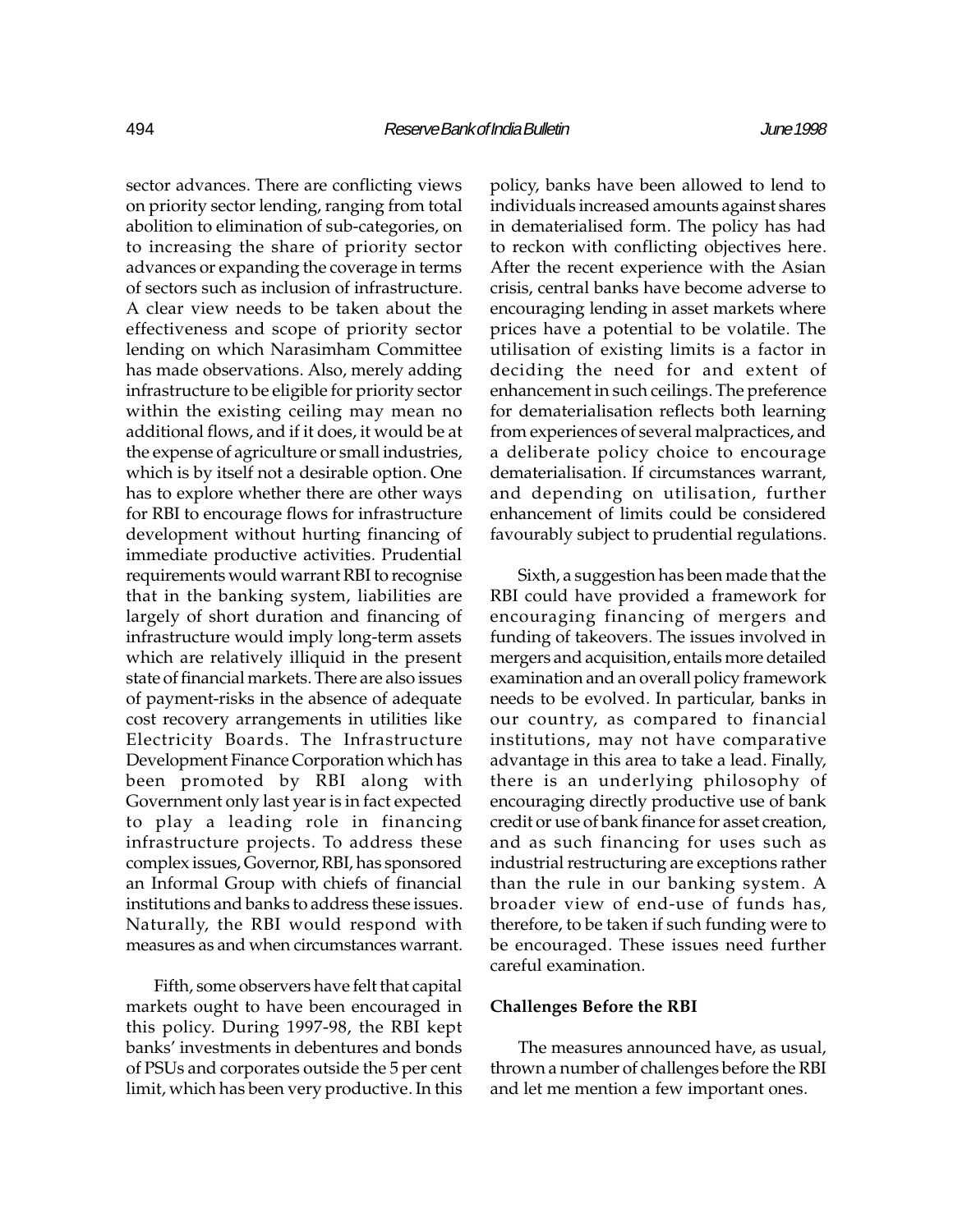It is essential to develop the physical infrastructure, and arrangements for growth of institutional financial markets to enable the transmission channels of monetary policy to be more effective than at present. The gradual movement towards indirect instruments of monetary control requires that interest rate channels are more effective. Physical infrastructure to facilitate screen-based trading, in consultation with Primary Dealers Association, should be put in place soon. The RBI has to ensure early repeal of the 1969 notification for allowing short selling of securities and usher in a when-issued market for Primary Dealers. The introduction of oneday repos and reverse repos would imply that RBI would have a better institutional apparatus to gauge liquidity in the system on a contemporaneous basis. Forecasting of liquidity would become a prerequisite for effective repo operations. The quality of forecasting could be enhanced by the implementation of the recently concluded recommendations of the Internal Group of the RBI on Liquidity Analysis and Forecasting. At the same time, a view needs to be taken of the best measure of money supply. It is expected that the Working Group on Money Supply would complete its work soon. A credible zero-risk yield curve will need to be developed so that other securities can be correctly priced off this curve. The review of Treasury Bills to rationalise the short end of the market would need to be completed soon. Implementation of institutional reforms, ofcourse, would require legal changes. Liberalisation of markets also means that RBI should recognise the importance of changes in the regulatory and supervisory framework to ward off systemic threats. The RBI should be able to react flexibly to emerging domestic and international developments, as the Asian crisis has demonstrated. This would require constant monitoring of a number of macro variables.

## Challenges Before the Banking System

The measures introduced in this policy have facilitated increased competition among banks, particularly, those related to reduction of minimum maturity of deposits to 15 days and reduction in lock-in period of CDs and units of MMMFs. These measures will have the effect of increased competition among banks for mobilising resources. It will be a challenge before banks to tackle the implications for deposit mobilisation arising from the reduction in the minimum maturity of term deposits from 30 to 15 days to the extent the float funds of banks will be reduced. The freedom given to banks to offer varying interest rates for deposits of varying sizes will give depositors greater mobility across banks. Each bank will have to be alert to the situation. Banks will have to be careful while fixing their penalty structures for premature withdrawal of deposits. The rates should be fixed judiciously by each bank, taking into account that they could adversely affect spreads and profitability of banks unless efficiency is improved. Appropriate mechanisms will have to be mounted to prevent loss of income. Proper ALM mechanisms would also need to be instituted.

#### Challenges Before Corporates

Some of the measures introduced in this policy pose a number of challenges as well as opportunities to corporates. For instance, the reduction in the minimum maturity of term deposits and lock-in period on money market instruments to 15 days and the more flexible norms for lending through Primary Dealers in the call money market will exhort corporates to tone up their treasury management. With the freedom given to banks to charge their own penalty structures for premature withdrawal, corporates will have to plan their resources more carefully.